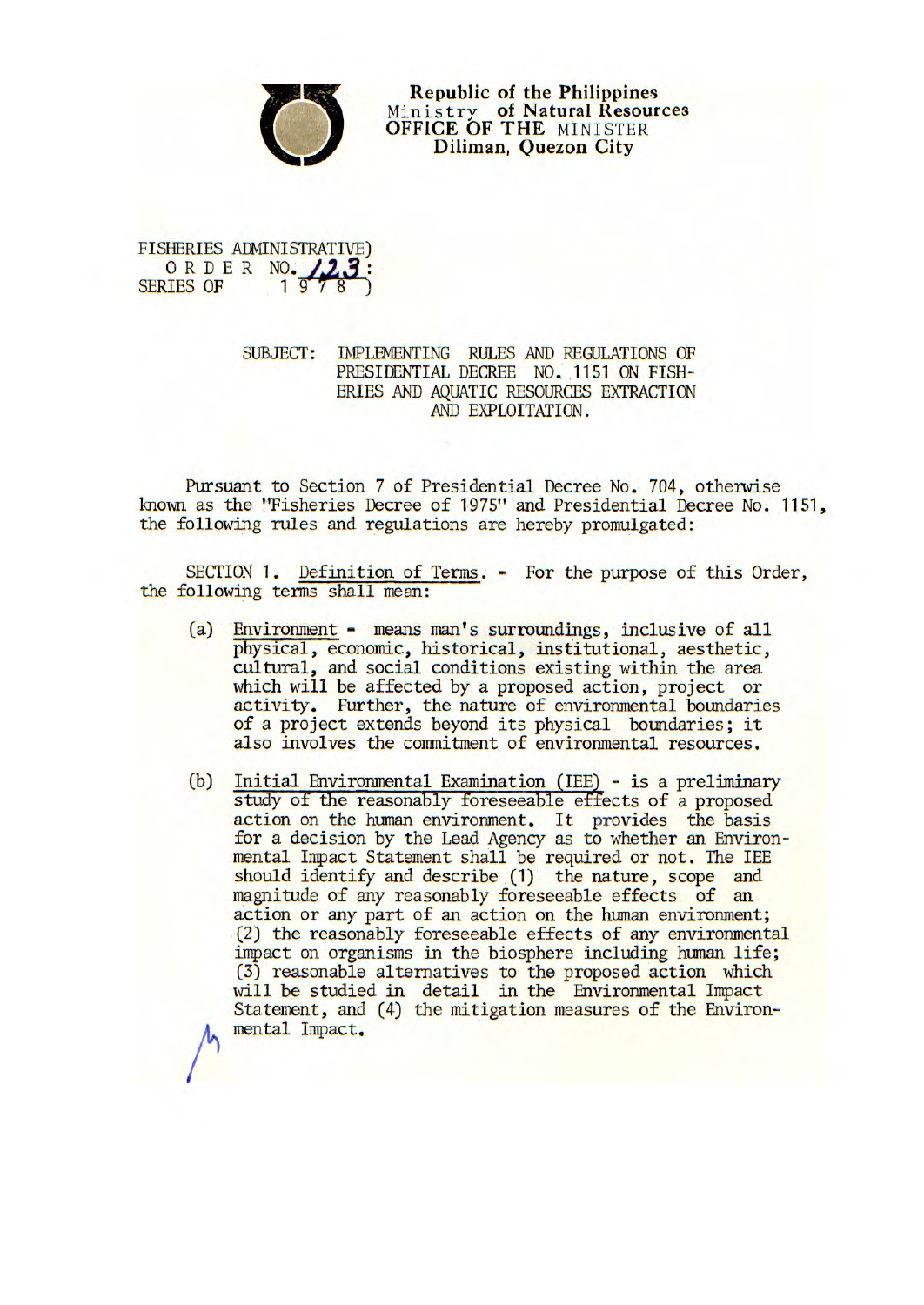(c) Environmental Impact Statement (EIS) - is a document which aims to identify, predict, interpret and communicate information regarding the changes in environmental quality associated with a proposed project and which examines the range of alternatives for the objective of the proposal and their impact on the environment.

 $-2-1$ 

FAO NO. 123

(d) N E P C - means the National Environmental Protection Council of the Ministry of Human Settlements and Ecology.

SECTION 2. Who are required to submit Initial Environmental Examination (lEE):

- 1. Qualified individual applicants, associations, corporations or cooperatives for the following fishery privileges shall submit an Initial Environmental Examination in the forms prescribed for this purpose by the NEPC to the Bureau of Fisheries and Aquatic Resources together with their applications for a lease agreement, a license or a permit:
	- a) fishpond lease agreement
	- b) ordinary and special commercial fishing boat licenses
	- c) licenses for seaweed culture and gathering
	- d) licenses for fishpen, fish cages and other aquaculture activities
	- e) licenses or permits for gathering coral, ornamental shells, aquarium fishes, sponges, seasnakes, pearl oysters, oysters and mussels.
- 2. Proponents of the following government projects shall submit an Initial Environmental Examination to the NEPC in the forms which it prescribed for this purpose together with their project proposals on:
	- a) Aquaculture projects such as fish cages, rice paddy fish culture and mari-culture
	- b) Ice Plants and Cold Storage (BFAR Integrated Cold Chain Program)
	- c) Shellfish farming (oysters and mussels).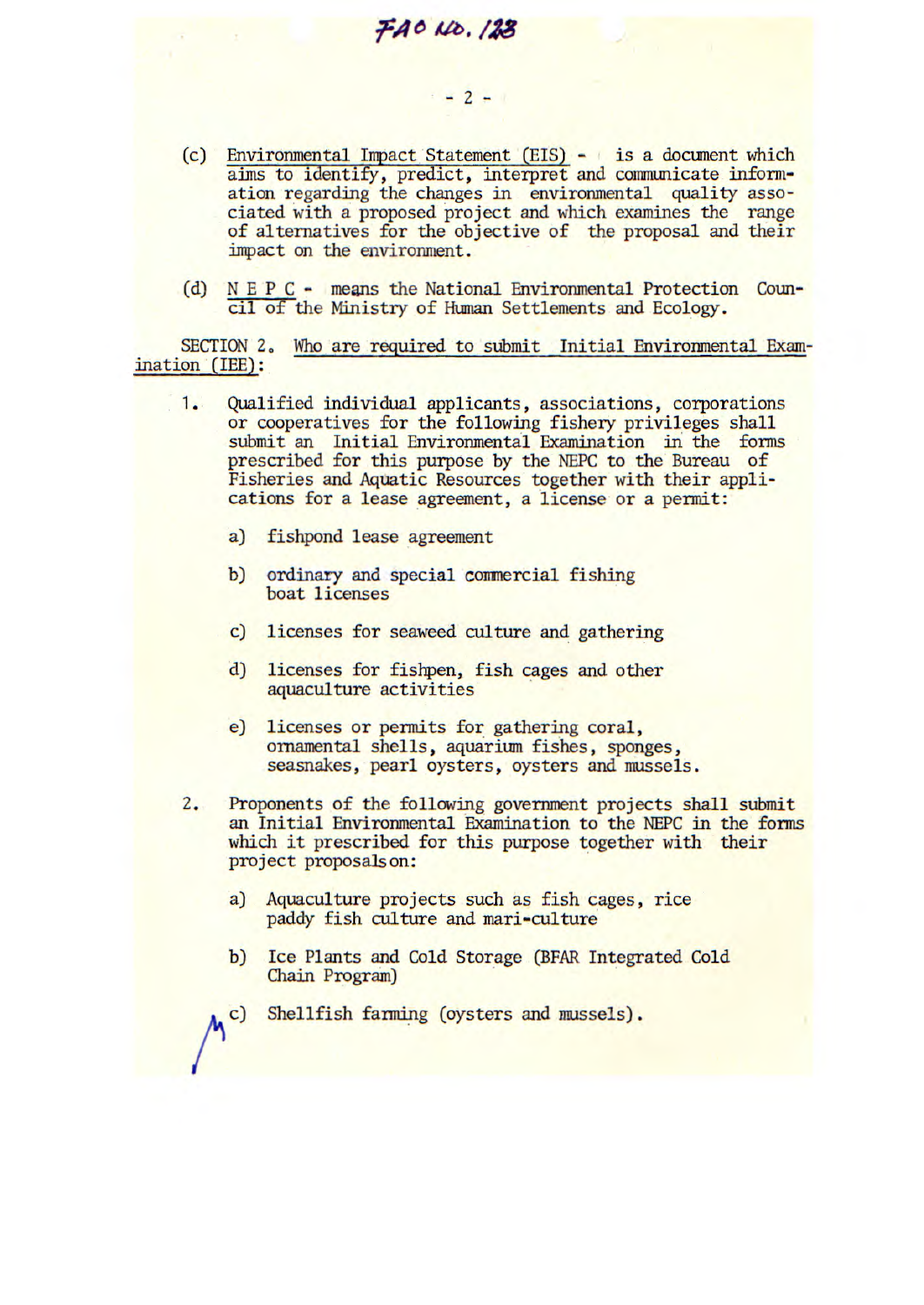## **7iO //ô• /29**

## $-3 - 1$

SECTION 3. Evaluation of Initial Environmental Examination (IEE).

- 1. For private applicants All lEE shall be submitted to the Bureau of Fisheries and Aquatic Resources for evaluation by the BFAR Review Committee. If it finds that an EIS is necessary, then the applicant shall submit the same for further action. If an EIS is no longer necessary then the application may be further processed for the issuance of a lease agreement, a license or a permit, as the case may be, if all the other requirements relative to the same are duly complied with.
- 2. For the proponents of the aforementioned government projects -All IEE shall be submitted together with the project proposal to the NEPC for evaluation. If it finds that an EIS is necessary, the proponents shall submit the same to the NEPC for further action. If an EIS is no longer necessary, then the project proposal may be recommended to be given due course and approved if all the other requirements of the Bureau of Fisheries and Aquatic Resources are duly complied with.

SECTION 4. Issuance of Certificate of Compliance. - Upon approval of the final environmental impact statement (EIS), the Director of Fisheries and Aquatic Resources shall issue the corresponding Certificate of Compliance after which the applications may be given due course.

SECTION 5. Conflicts arising in the implementation of the EIS System. - In case of conflicts in the implementation of the EIS, the guidelines prescribed by NEPC on this matter shall be observed.

SECTION 6. Monitoring of EIS. - Monitoring of the progress of a project on which an EIS was proposed and subsequently approved shall be made by a designated representative of the Bureau of Fisheries and Aquatic Resources from time to time as may be required by the NEPC.